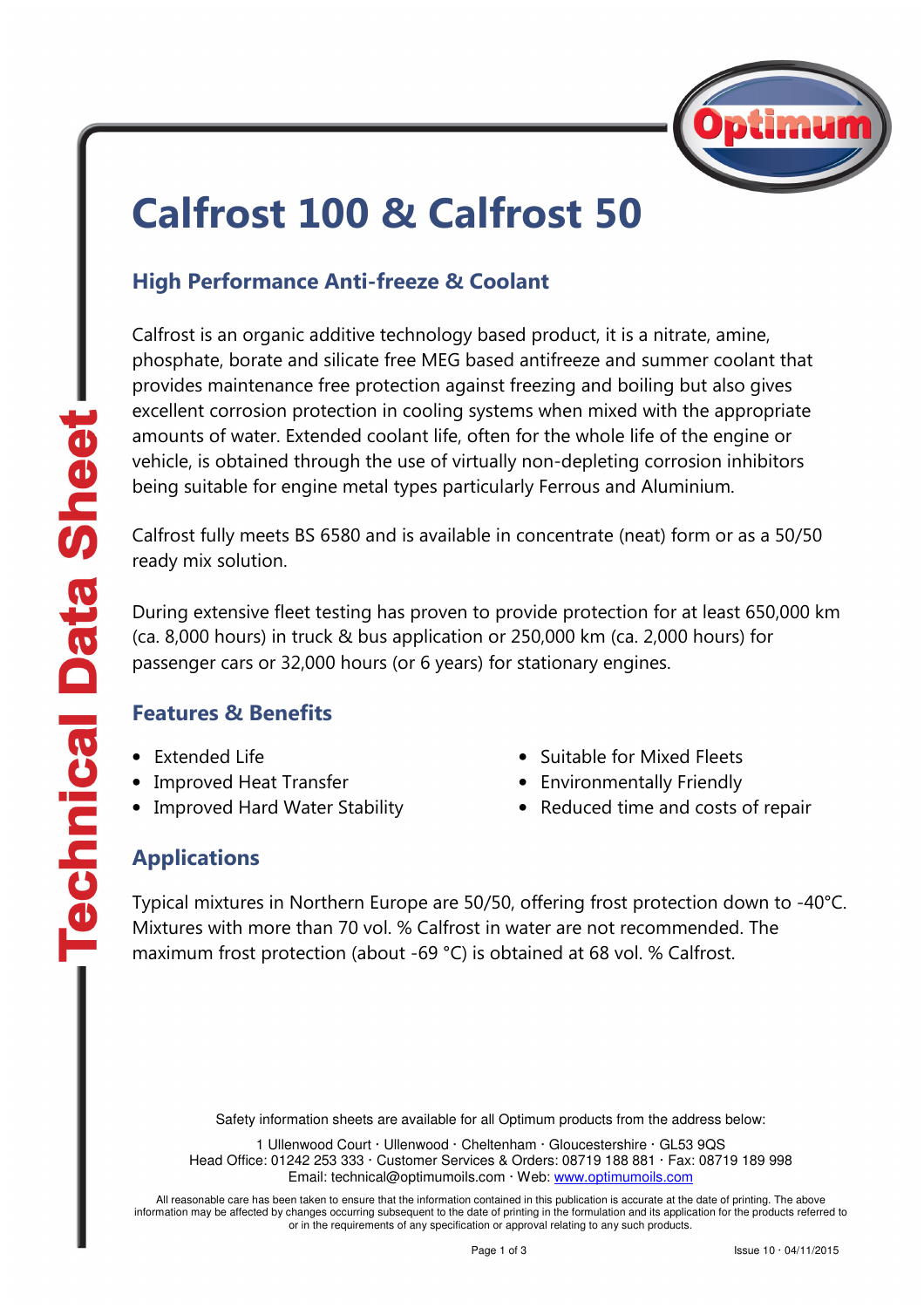

## Calfrost 100 & Calfrost 50

Calfrost fully meets the requirements of many car and truck engine makers:

| Caterpillar           | MAK 04                     |
|-----------------------|----------------------------|
| Cummins               | <b>IS Series</b>           |
| Cummins               | CES 14603                  |
| Ford                  | specification WSS-M97B44-D |
| Mercedes-Benz         | specification 325.3        |
| <b>General Motors</b> | specification GM 6277M     |
| <b>MAN</b>            | specification 324 type SNF |
| Mazda                 | specification MEZ MN 121D  |
| <b>MTU</b>            | specification MTL 5048     |
| Volkswagen            | specification TL 774F      |

### Typical Physical Data

|                                                   | <b>Calfrost 100</b> | <b>Calfrost 50</b> |
|---------------------------------------------------|---------------------|--------------------|
| <b>Appearance</b>                                 | Orange              |                    |
| <b>Relative Density</b><br>$(kg/m^3@20°C)$        | 1.113               | 1.068              |
| pH (20°C)                                         | 8.6                 |                    |
| <b>Refractive Index</b><br>(Cst@40°C)             |                     | 1.385              |
| <b>Water Content</b><br>$(% \mathbf{V})$ (% $V$ ) | 5                   | 50                 |
| <b>Freeze Protection (°C)</b>                     |                     | $-40$              |

Safety information sheets are available for all Optimum products from the address below:

1 Ullenwood Court · Ullenwood · Cheltenham · Gloucestershire · GL53 9QS Head Office: 01242 253 333 · Customer Services & Orders: 08719 188 881 · Fax: 08719 189 998 Email: technical@optimumoils.com · Web: www.optimumoils.com

All reasonable care has been taken to ensure that the information contained in this publication is accurate at the date of printing. The above information may be affected by changes occurring subsequent to the date of printing in the formulation and its application for the products referred to or in the requirements of any specification or approval relating to any such products.